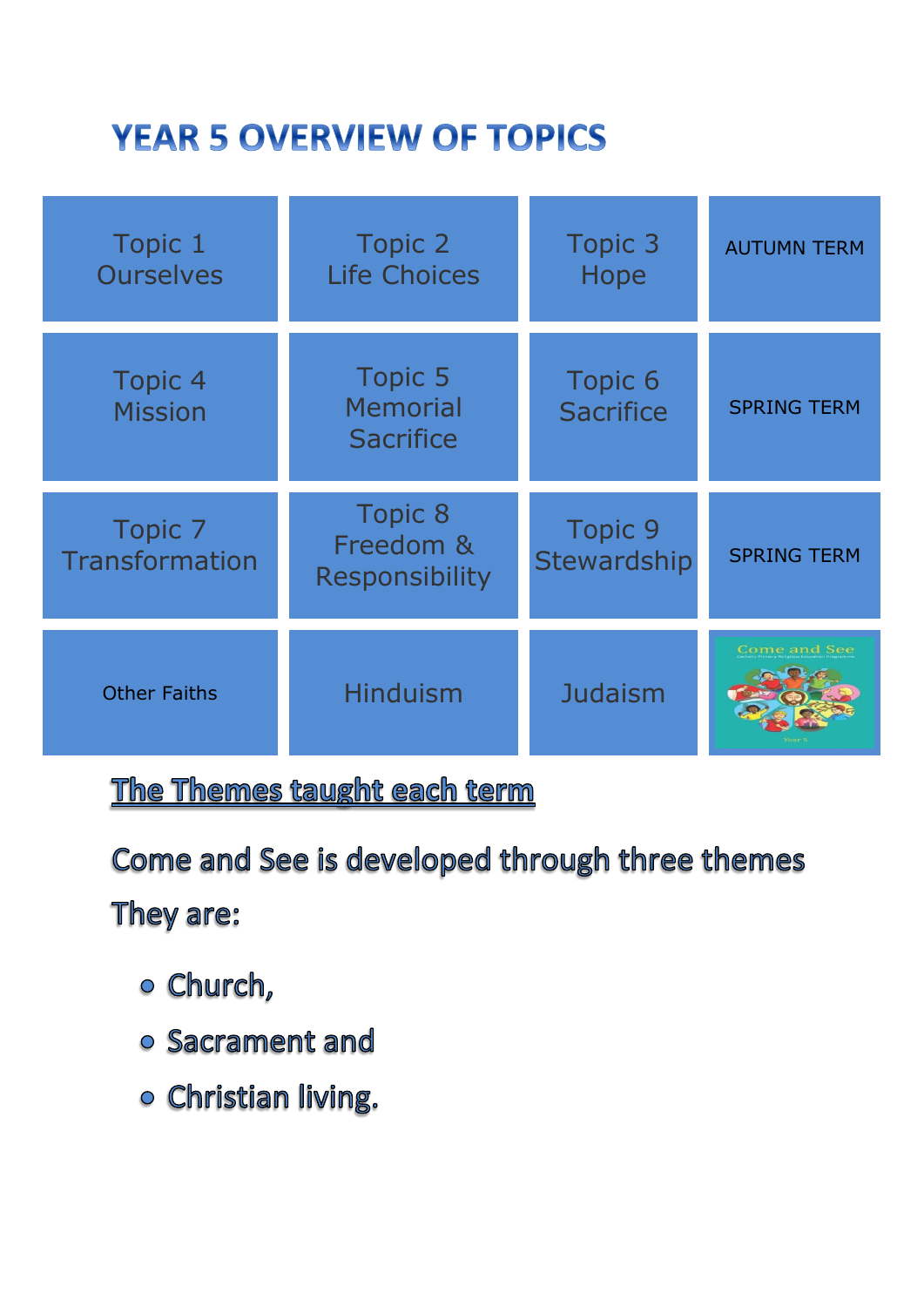The basic question belief for each season time is explored through three kinds of themes.

- o Community of faith
- o Church Celebration in ritual
- o Sacraments Way of life Christian Living

## **Church**

**The Church themes occur in each season time and each theme gradually builds on the understanding of the previous theme.**

**1. AUTUMN TERM** – My story ~ my family ~ **Domestic Church**. To start the year *Come and See* begins with my story: within a **family**. The Church honours the family with the title Domestic Church because it is there that parents 'by their word and example are the first (teachers) heralds of faith with regard to their children.'

**2. SPRING TERM**– Our story ~ local Community ~ **Local Church**. After Christmas the children explore the theme of local Church which is our story. The **parish** is where people gather together to celebrate and practice care and love for each other. The **diocese** is the community of the Christian faithful.

**3. SUMMER TERM** – The story ~ the worldwide community ~ **Universal Church**. The year finishes with the story of the **worldwide** community;the universal Church. In the Church, God is calling together his people throughout the world.' 'The order and harmony of the created world result from the diversity of beings and from the relationships that exist among them'

## **Sacrament**

**The Sacramental** themes occur once in every season time and each theme gradually builds on the understanding of the previous theme.

**1. AUTUMN TERM** – Belonging  $\sim$  born into Christ's life. Following on from an understanding of belonging to a family the theme of **Baptism** introduces the understanding of being initiated into belonging to the Christian Church during key stage 'The faithful are born anew by Baptism, strengthen by the sacrament of